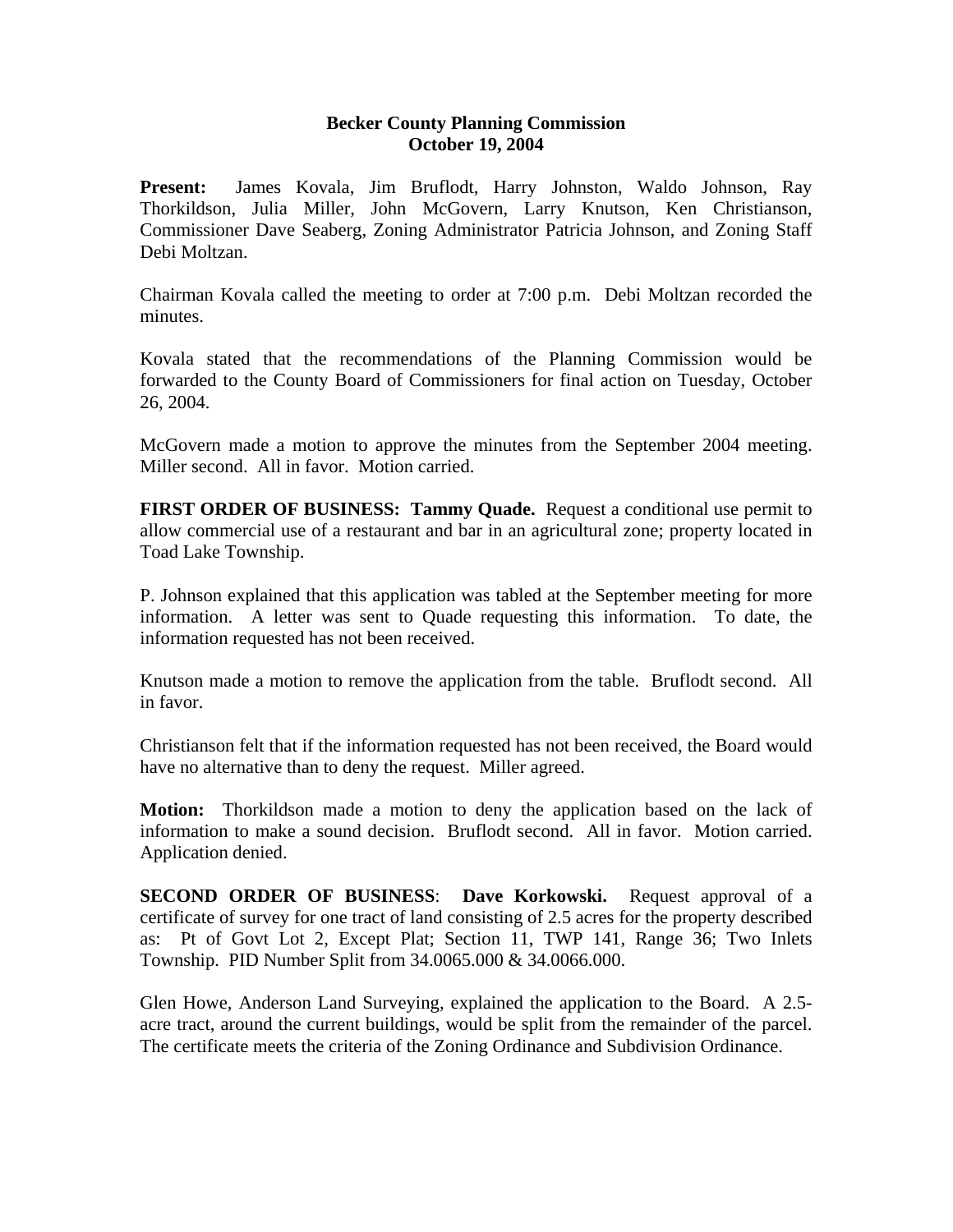Kovala suggested that 911 addresses should be put on the certificate for easier referencing when viewing the property. Christianson questioned if the remainder of the parcel exceeded the lot size requirements. Howe stated that it did.

No one spoke in favor of the application. No one spoke against the application. There was no written correspondence either for or against the application. At this time, testimony was closed.

Further discussion was held regarding the lot sizes and topography.

**Motion:** Seaberg made a motion to approve the certificate of survey based on the fact that it does meet the criteria of the Zoning Ordinance and Subdivision Ordinance. W. Johnson second. All in favor. Motion carried. Certificate of Survey approved.

**THIRD ORDER OF BUSINESS: Rolf & Barb Christianson.** Request a conditional use permit to allow a two story accessory building exceeding the allowable 18 ½ ft height limitation on the property described as: Pt of Govt Lot 1; Section 17, TWP 142, Range 37; Forest Township. PID Number 12.0102.000. The property is located on Bad Medicine Lake.

R. Christianson explained the application to the Board. The Christianson's are avid tinkers. They would like to add onto the existing storage shed and add on a second story for a wood working shop. The neighbor's do not have a problem with the location of the structure and the structure would not be visible from the neighboring properties.

Thorkildson questioned the pitch of the roof. R. Christianson stated that the roof would be a 4/12 pitch. Kovala stated that the structure would be built in a location lower than the house and at the end of a dead-end road. Johnston questioned the size of the lot. R. Christianson stated that he owns two lots, each 200 ft wide by approximately 1000 ft deep. K. Christianson stated that one reason the height restriction was placed in the Ordinance was to restrict accessory buildings from being used as guest houses and that the Board has been point blank denying these types of requests. K. Christianson further stated that this portion of the Ordinance is being looked at and could possibly change in the near future.

R. Christianson stated that he would agree to a stipulation that no living quarters could be placed in the structure. Knutson questioned the height of the house. R. Christianson stated that the house is a two story with walk out basement.

No one spoke in favor of the application. No one spoke in opposition of the application. Written correspondence was received from Forest Township in favor of the application; and Lynn Lindow, in favor of the application. At this time, testimony was closed.

Further discussion was held. Johnston stated that a 38 ft by 50 ft is adequate for storage and for a shop. Johnston also stated that an upper story could keep tools drier than a main floor shop. In the past, two story garages over 18 ½ feet high have been denied and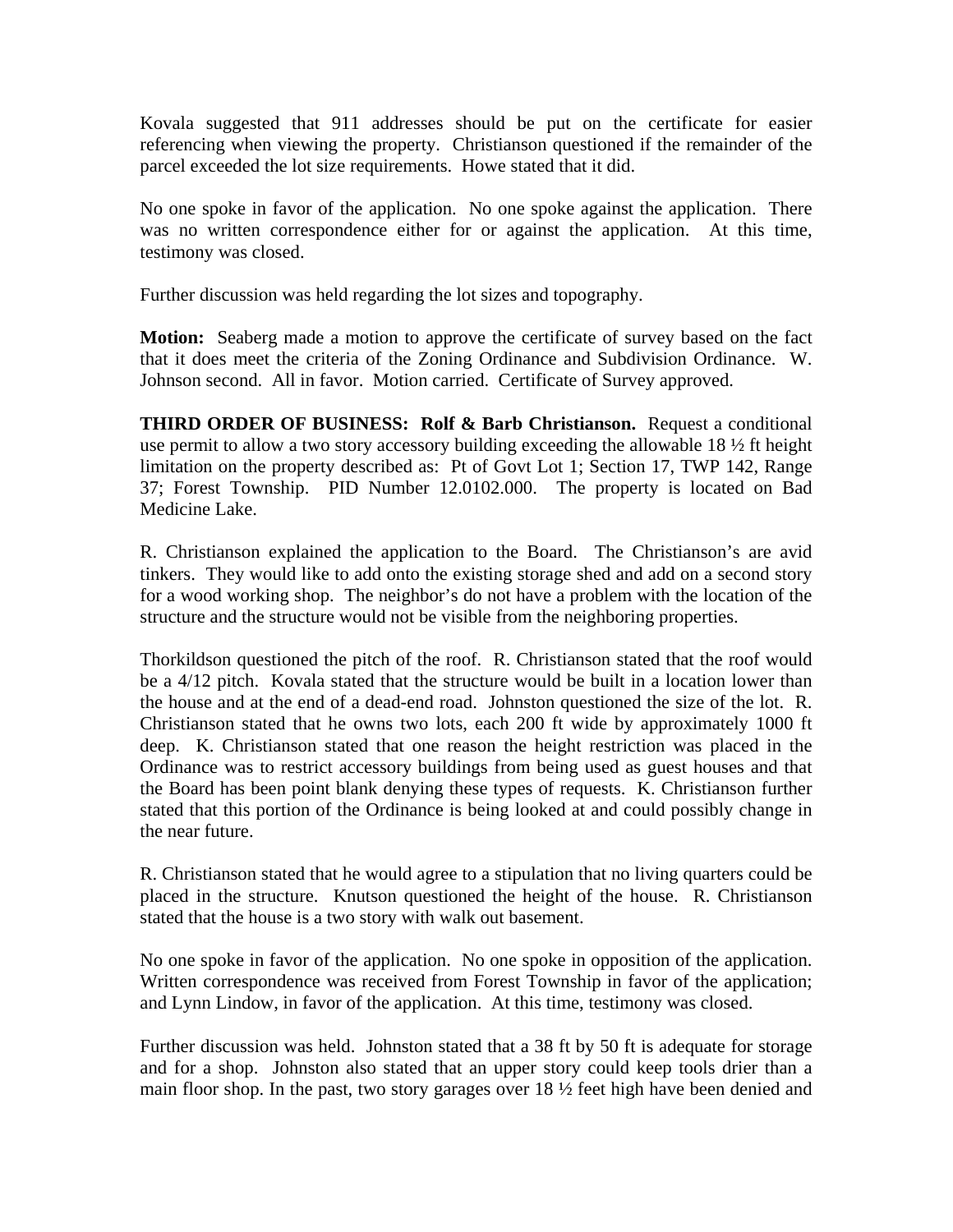the Board needs to be consistent. Bruflodt stated that he cannot approve something that is contradictory to the Ordinance and that has previously been denied. Knutson mentioned the proposed changes to the Ordinance. K. Christianson suggested that the applicant table the application to see what changes would be made to the Ordinance. The 60-day rule was discussed.

At this time, R. Christianson requested that his application be tabled to a later date. The Board accepted the owner's request to be tabled.

**FOURTH ORDER OF BUSINESS: Archie Wiedewitsch.** Request a conditional use permit to allow commercial use of a storage building and an indoor riding arena in an agricultural zone for the property described as: W  $\frac{1}{2}$  of SW  $\frac{1}{4}$  of NW  $\frac{1}{4}$ ; Section 9 TWP 139, Range 40; Erie Township. PID Number 10.0085.002.

Laura Wiedewitsch explained the application to the Board. An existing turkey barn would be used for both uses. One half of the structure would be an indoor riding arena for hobbyhorse enthusiasts, Freedom Reins Therapeutic Riding and possibly the new Sheriff's Posse. The other half of the structure would be used for commercial storage.

W. Johnson questioned how the existing structure would accommodate the arena, if the structure would be changed. Wiedewitsch stated that portable panels would be setup inside and that the structure would not be altered.

Johnston stated that this property is located at the end of the dead end road, zoned agricultural and cannot be seen by any neighbors. Johnston questioned how much additional traffic is expected. Wiedewitsch stated that the traffic would depend on how well the idea works. If 4-Her's and the Posse used the arena, it could be as many as 10 to 30 people a day, if individuals used the arena  $5 - 10$  people per day. W. Johnson questioned trails. Wiedewitsch stated that there are existing trails through out the property. Bruflodt questioned is the students of Freedom Reins would be holding classes inside or outside. Wiedewitsch stated that the students of Freedom Reins are strictly inside and cannot go outside. Wiedewitsch also stated that liability insurances issues have been discussed and arrangements worked out.

No one spoke in favor of the application. No one spoke against the application. There was no written correspondence either for or against the application. At this time, testimony was closed.

Further discussion was held regarding the surrounding agricultural uses in the area, the locality of the property and use, parking and traffic.

**Motion:** W. Johnson made a motion to approve a conditional use permit for commercial storage and an indoor riding arena in an agricultural district based on the fact that the uses would not be detrimental to the surrounding area and the uses would be beneficial to the community. Johnston second. All in favor. Motion carried. Conditional Use Permit approved.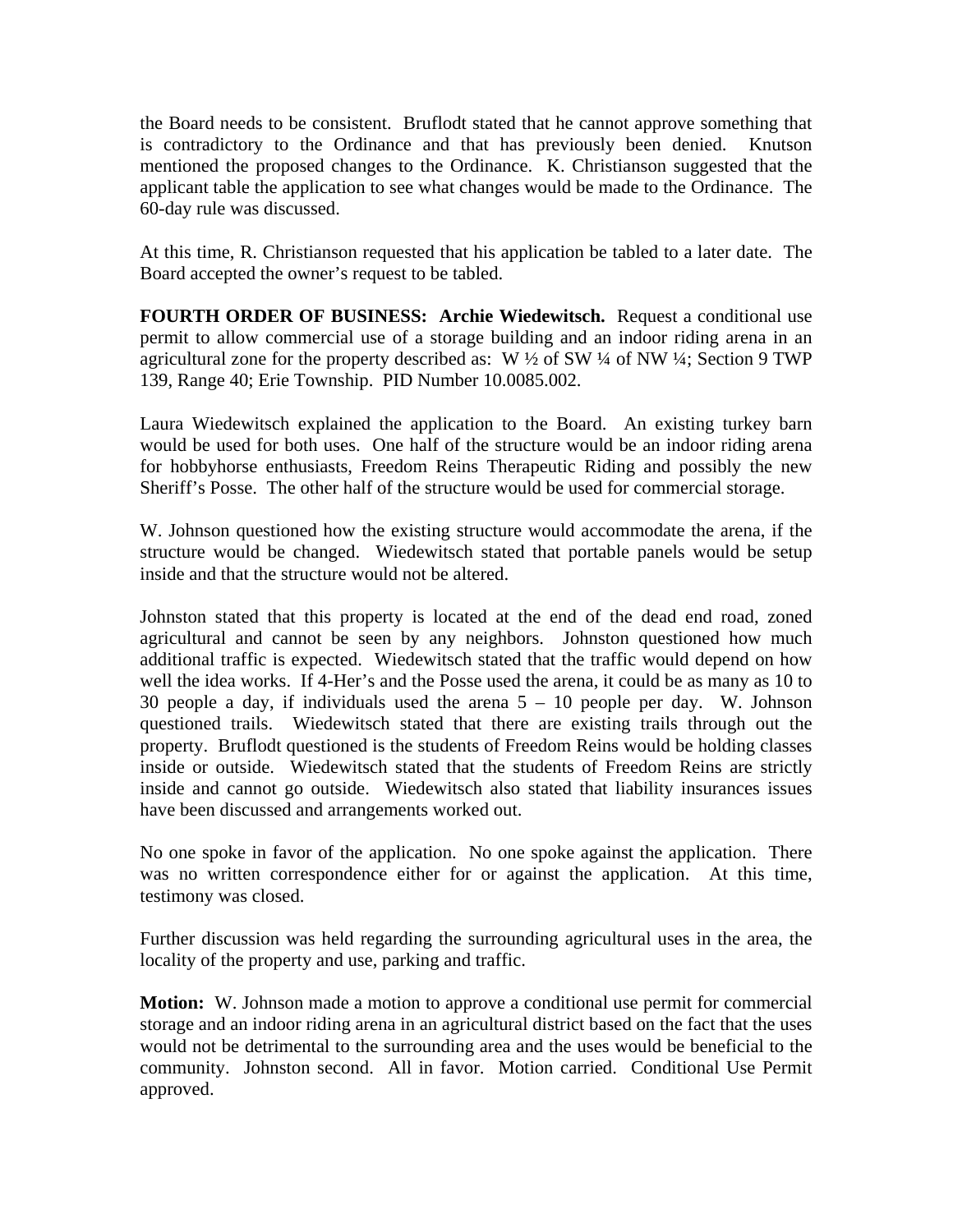**FIFTH ORDER OF BUSINESS: Mark Yozamp.** Request a conditional use permit for a residential planned unit development consisting of 10 residential units and a change of zone from agricultural to high density residential for the property described as: Pt of Lot 4; Section 21, TWP 138, Range 41; Lake View Township. PID Number 19.0442.001.

Yozamp explained the application to the Board. This project has been in the works for a year and has gone through considerable changes from the first proposal. There have been several meetings with the DNR, Pelican River Watershed and the Lake Association. There is 431 feet of shoreline, in which about 150 feet will be used for docking and swimming. The existing channel will be used for boats and the swimming area will be north of the channel. The beach area will be fenced so that no one will use the neighboring property and to protect the bluff area. There is a provision for a future tram system and a boat carriage. The existing trail will be used, with bump outs added to detour run off toward the bluff. Additional plants and grasses will be planted on the bare spots of the bluff. The land will not be altered much because it is open. The natural drainage slopes away from the bluff toward the county road ditch.

Knutson questioned the access to the beach area. Yozamp stated that beach area will be accessed either by the existing trail or by the tram system. Bruflodt questioned who would operate the tram system. Yozamp stated that the owners would operate it themselves. Christianson questioned the use of the road/trail coming from the property to the north. Yozamp stated that the road/trail would not be used. Christianson questioned the usable area in Tier 1 and Tier 2. Scott Walz, surveyor, explained the usable area, the calculations and how the number of units was arrived at. Kovala questioned the number of bedrooms in each unit. Yozamp stated that some would be one bedroom, some two bedroom and some three bedroom. The exact design has not been determined. Miller questioned how the structures would be configured. Yozamp stated that he did not know if it would be one 8-unit structure with 4 units on main floor and 4 units on the upper floor or two structures with 4 units per structure. McGovern questioned the vegetation on the bluff. Yozamp stated that the bluff has not been disturbed, is not eroding and has a lot of natural vegetation cover. Christianson questioned if more units would be proposed at a future date. Yozamp stated that this is the maximum number of living units allowed; there is a possibility of a storage structure in the future.

Speaking in favor of the application was Gail Hahn, Supervisor of Lake View Township. The Township is in favor of the project with preference of one unit in the front and that the Watershed take care and have control of the bluff area. Speaking in opposition to the application were: Walter Gordon, who had questions on the vegetation, swim area, reed removal, road use, and access to the lake; Brian Langager felt that there were questions that have not been answered such as the swimming and docking area, the private road shared by 5 to 6 people and the location of the fence; Patricia Pearson felt that the number of units needed to be addressed. Written correspondence was received from Amanda Gordon with concerns about the project; MaryAnn Bond, Lake Association,